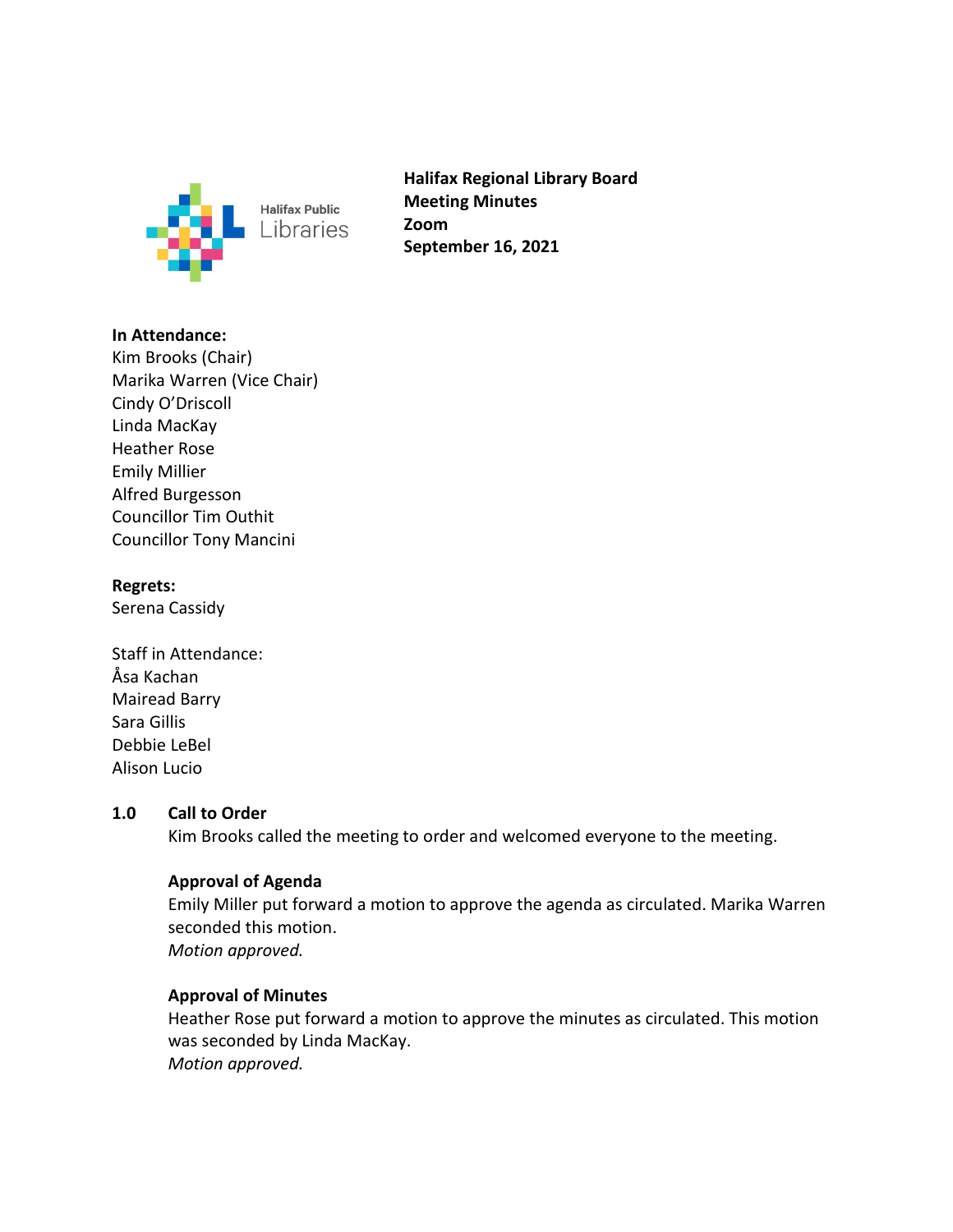#### **2.0 Chair's Report**

Kim Brooks provided a short verbal report. As this was her first meeting as Chair, Kim Brooks took some time to speak to the Board, and took some time to thank outgoing Chair Cindy O'Driscoll for her continued support and excellent term as Board Chair.

Kim welcomed all Board members to contact her to discuss anything that is going well, or not well at the meetings. The Board will also continue with the post-meeting evaluations.

Welcome!

#### **3.0 Chief Librarian & CEO Report**

Åsa Kachan provided a report to the Board. A written report was circulated; Ms. Kachan pointed out there are already a number of updates from the printed report based on how quickly the proof of vaccination initiative is moving.

Åsa reported that as part of the SWP, the organization is in the beginning steps of indicating position preferences and submitting expressions of interest. In addition, the union has agreed to the Memorandum of Understanding related to how staff will transition into the new roles. Management is incredibly pleased with this development as it will be a much smoother and less disruptive transition for staff and the organization. Mairead Barry provided an update on the Memorandum of Understanding signing process. Next steps of the process will include the assessment interviews, scoring, and then placement.

Åsa informed the Board that the organization is beginning work on the budgeting process and will continue to provide updates to the Board.

Asa Kachan informed the Board that Terry Gallagher will not be returning to the organization. His original plan was to return part-time after the summer break, but he has decided that full retirement is the way he wants to proceed; we are very happy for him. This vacancy does result in a gap in the leadership team, and we are looking at addressing this.

Åsa informed the Board that staff vaccination requirements will be discussed in camera.

The contract for the Central Café has been finalized, and the cabinetry is being completed now. We anticipate early-mid December will be the opening date; we know our community it looking forward to the café re-opening.

The Board discussed the Board Book Club; a discussion will be planned for Caroline Criado-Perez' Invisible Women. The Board agreed that two books per year is good. As the Board continues to read and think about Invisible Women, management will explore lining up something with the author or finding interesting ways to discuss the material.